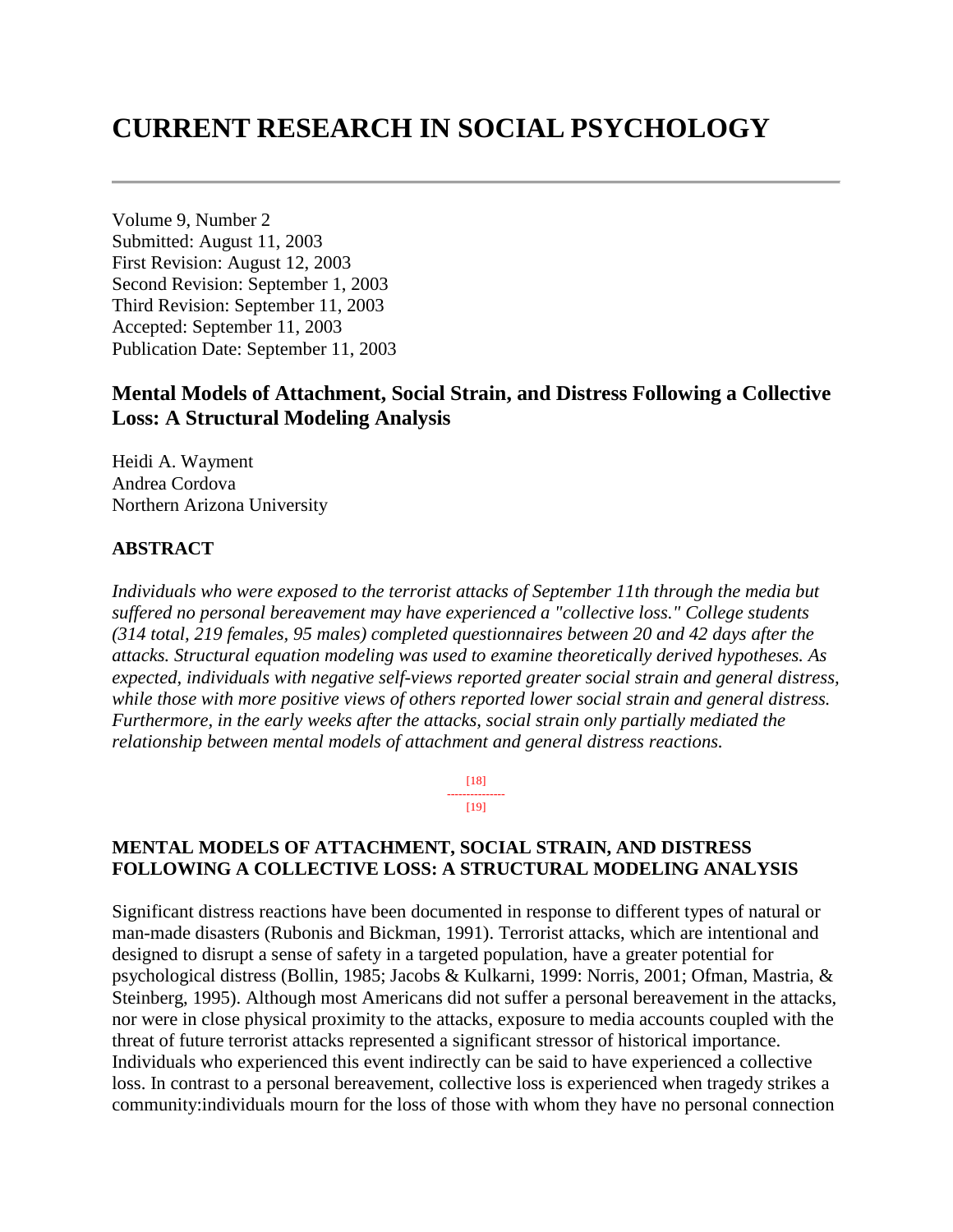(Wayment, in press). Recent examples of collective loss include the public's reaction to the untimely deaths of the Columbia shuttle astronauts, the tragic death of Princess Diana, and the shootings at Columbine High School. Distress reactions to the September 11th terrorist attacks were common and affected a majority of Americans (Schuster et al., 2001; Schlenger et al., 2002; Silver et al., 2002). The types of affective reactions studied in response to stressful events are typically restricted to general measures of distress, such as depression, anxiety, and somatic complaints (Norris, 2001; Rubonis & Bickman, 1991). Our first goal was to examine whether attachment style was associated with general distress reactions among individuals who experienced September 11th as a "collective" loss.

## **Attachment Style and Reactions to Loss**

Relatively stable over one's lifetime (Fraley, 2002), attachment styles are "internal working models" that guide perception and behavior (Bowlby, 1980). By crossing positive and negative views of the *self* and of *others*, a four-category model of attachment has been postulated (Bartholomew, 1990; Bowlby, 1973; Collins & Reed, 1990) (see Table 1). Secure individuals feel that they are worthy of love, find others to be reliable sources of support, are comfortable with closeness and depending on others, and having others depend on them. Three types of insecure attachment styles have been documented and described. Individuals with an anxiousambivalent attachment style want to get close to others but worry that they are not worthy. Adults with an avoidant attachment style are often aloof, emotionally distant, and skeptical, and see significant others as being unreliable, or desiring too much intimacy, and avoid seeking support from others. Finally, a third type of insecure attachment style that has received much less attention in the literature is disorganized/disoriented (or fearful avoidant). Individuals in this category have negative views of both the self and others. These individuals are said to desperately want close relationships but do not trust others.

|                  | <b>View of Others</b> |                         |  |
|------------------|-----------------------|-------------------------|--|
| <b>Self-View</b> | <b>Positive</b>       | <b>Negative</b>         |  |
| <b>Positive</b>  | Secure                | Dismissing Avoidant     |  |
| Negative         | Ambivalent            | <b>Fearful Avoidant</b> |  |

## **Table 1. Four-category Model of Attachment**

[19] --------------- [20]

As indicated in Table 1, there are two fundamental dimensions of mental models of attachment: self-views and views of others. For the purposes of the present study the term *negative self-views* will represent the continuum of positive self-views to negative self-views and the term *negative views of others* will represent the continuum of positive views of others to negative views of others.

A growing number of studies examining the affective reactions of individuals coping with realworld stressors have demonstrated that mental models of attachment are associated with the type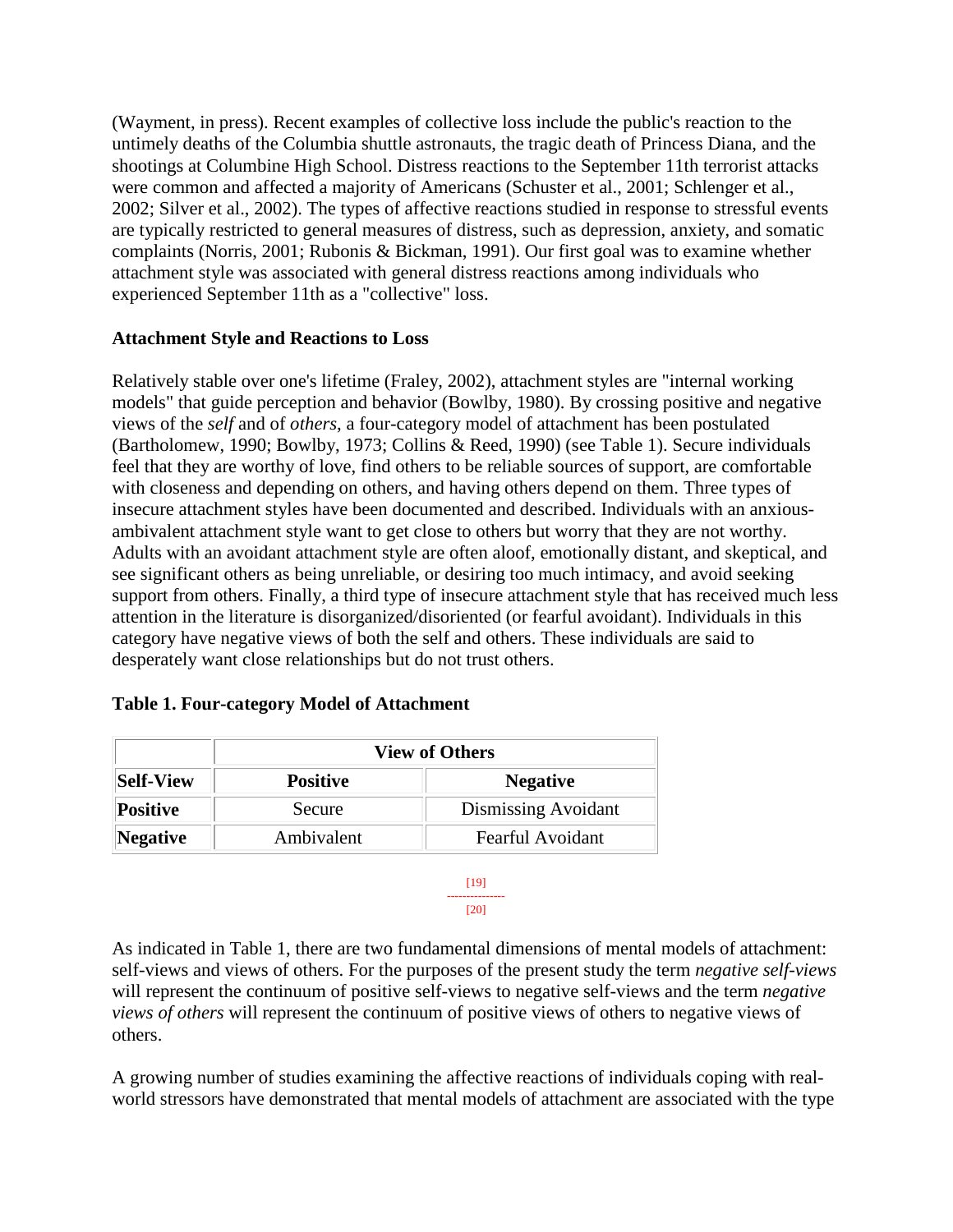and course of affective reaction, with insecurely attached individuals (negative self views but positive views of others) associated with more distress (Bowlby, 1980; Fraley & Shaver, 1999; Shaver & Tancredy, 2001). In response to the Iraqi missile attacks on Israel during the first Gulf War, individuals who lived in the most dangerous area duing the missle attacks reported higher levels of depression, anxiety, and somatization (as measured on the Symptoms Checklist; SCL-90, Derogatis, Rickels, and Rock, 1976) than those living in less dangerous areas. Furthermore, among those living in the most dangerous areas, anxious-ambivalent Israeli students reported higher depression and anxiety than avoidant and secure students (Mikulincer, Florian, & Weller, 1993). In a study of older adults who had experienced a bereavement in the previous 12-18 months, Wayment and Vierthaler (2002) found that individuals higher in negative self-views (e.g., anxious attachment) reported higher levels of SCL-90 depression while those with more positive self-views (e.g, secure attachment) reported lower levels of depression. Cozzarelli, Sumer, and Major (1998) examined the relationship between attachment style and SCL-90 distress among women who underwent a first-trimester abortion. These authors found that women with positive self-views reported less distress in response to abortion. Thus, the overall pattern of attachment style to distress reactions following bereavement or direct exposure to a traumatic event suggests that individuals with negative self-views are more likely to report greater levels of general distress as measured by the SCL-90. Conversely, individuals with more positive views of others are likely to report lower levels of general distress. A yet unexamined question is whether the association between mental models of attachment and general distress also exists for individuals who have experienced a collective loss rather than a personal loss.

#### **Mental Models of Attachment and Social Strain**

Although the attachment style distress link has not been clearly demonstrated in the context of collective loss, there is reason to believe that such a link exists because attachment style has been shown to be related to social strain. Social strain occurs when individuals who would like to share their feelings with members of their support network feel that they are unable to disclose or that their support network members are not interested in their disclosure. In times of collective distress individuals often express a desire to talk and think about the event . Pennebaker and Harber (1993) described the potential for a "pressure-cooker effect" which is the dilemma facing a community experiencing a trauma: everyone wants to talk, but after a time, nobody wants to listen. In two studies involving significant examples of collective loss (earthquake and war), Pennebaker and Harber (1993) found that higher rates of depression, anxiety, and somatic complaints were reported when individuals' thoughts about the stressful event occured with much greater frequency than their reported ability to talk about their feelings. Social strain was also associated with depression in a sample of mothers who had lost an infant to SIDS (Lepore, Silver, Wortman, & Wayment, 1996). In a study of utilizing the same sample of college students reported in this investigation, social strain was associated with more general distress as well as disaster-focused distress (Wayment, in press). However, a relatively unexplored question is whether social strain mediates the relationship between mental models of attachment and general distress. Cozzarelli et al. (1998) not only found that women with negative self-views reported the highest levels of social strain while women with more positive self-views reported the lowest but also that social strain mediated the relationship between negative self-views and distress. Thus, we also set out to examine whether social strain could explain any potential relationship between mental models of attachment and general distress following the September 11th terrorist attacks.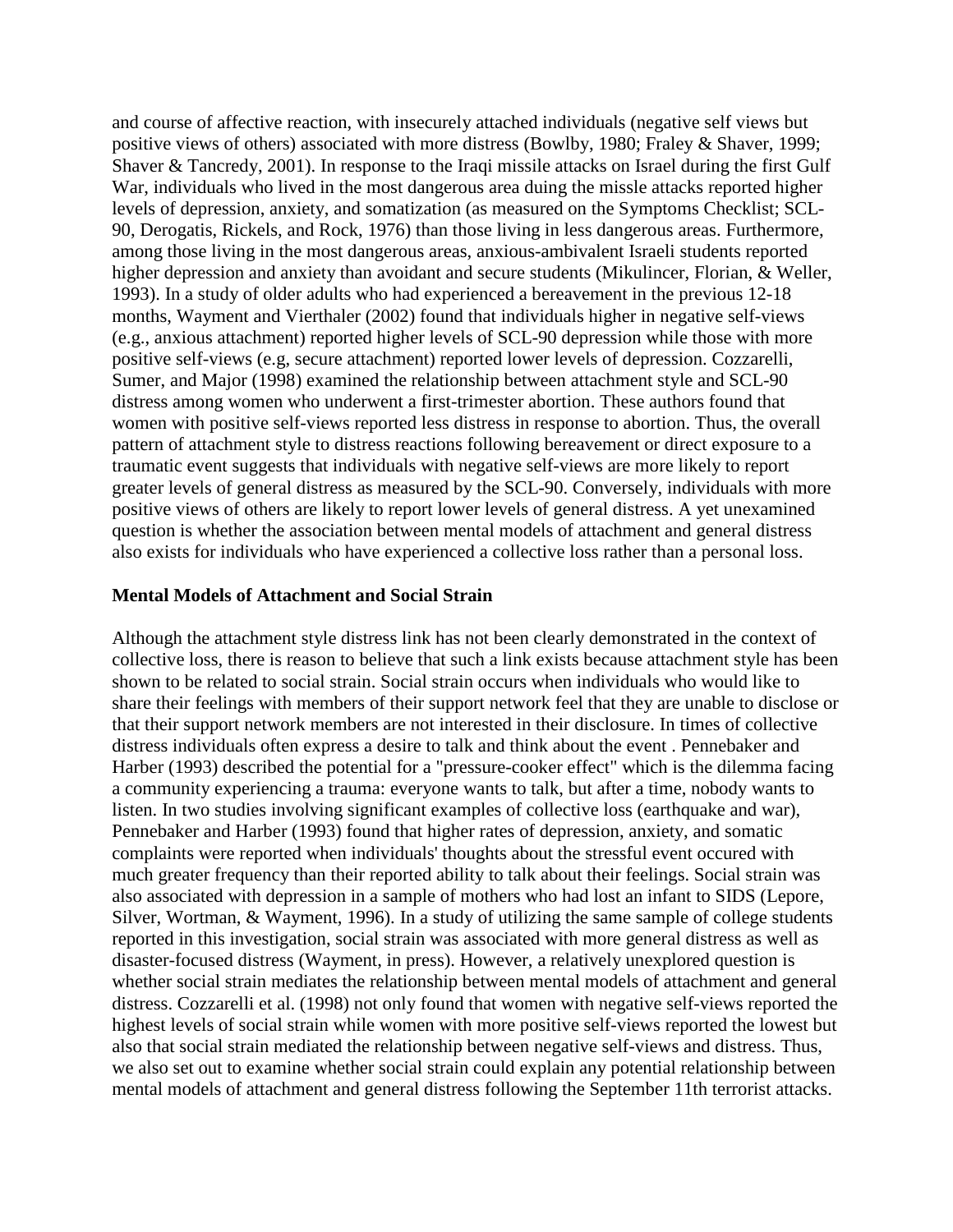[20] --------------- [21]

The purpose of our study was to examine the relationship between mental models of attachment and general distress following the September 11th terrorist attacks among individuals who were far removed from the attacks and knew no one personally who died in the attacks. We ventured several predictions. Higher scores on negative self-views best represent the anxious-ambivalent and fearful avoidant attachment styles while lower scores on this variable represent more positive self-views (e.g., secure and dismissing avoidant attachment styles). Higher scores on negative views of others represents both types of avoidant attachment styles while lower scores represent more positive views of others (e.g., secure attachment). Our hypotheses were grouped into three models. The first model, called a direct effects model, hypothesized that negative views of self and negative views of others would be positively associated with general distress. Next, we tested a mediational model with both negative self-views and negative views of others were hypothesized to be positively associated with social strain and, in turn, social strain was hypothesized to be positively associated with general distress. We tested a third model which was a combination of the first two models. We reasoned that if social strain mediates the relationship between mental models of attachment and general distress, the third model should show that the direct paths between views of self and others to general distress would be reduced with the inclusion of social strain as a mediator variable. All three models were tested using a structural equation modeling program (EQS; Bentler, 1995) which controls for extraneous measurement error (Bentler, 1995). Figure 1 presents a diagram of the three models we tested.

#### **Figure 1. Hypotheses from Model 1, Model 2, and Model 3**



Note: Hypotheses from model one (Direct Dffects Model) are depicted with broken lines, hypotheses from model two (mediational model) are depicted with solid lines. Hypotheses for model three (combination model) contained both solid and dashed lines.

#### **METHOD**

#### **Participants and Procedure**

A sample of 314 individuals (219 women, 95 men) over the age of 18 who were aware of the terrorist attacks that occurred on September 11 participated in the study. Participants who were interested in the study signed up to participate for course credit. Participants were recruited from various departments across Northern Arizona University. The average age of the respondents was 21 years with a range of 18 to 52. Eighty-three percent of the respondents were Caucasian,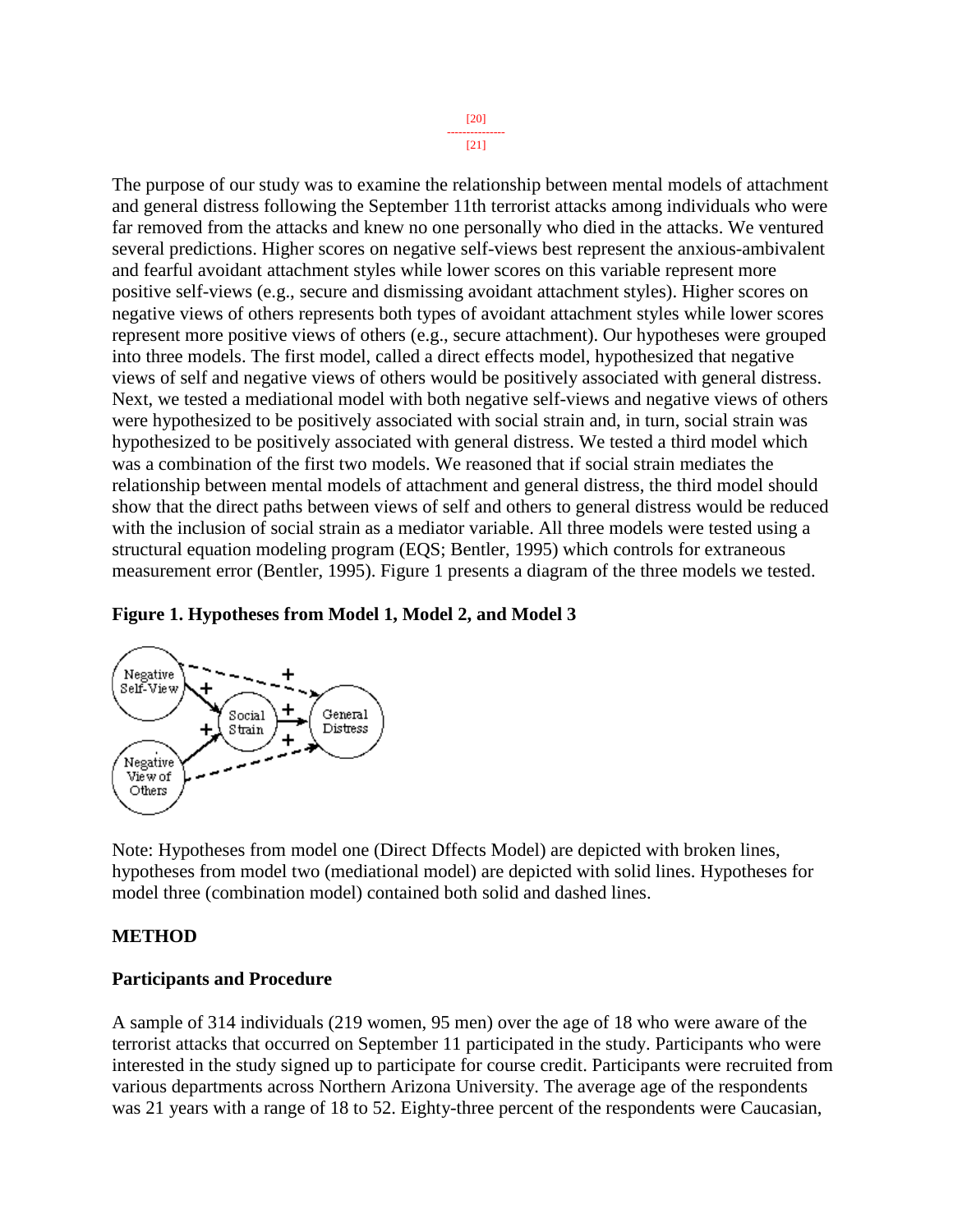7% Hispanic, 5% Native American, and 4% Black, reflecting the ethnic composition of the university. Questionnaires were completed between 20 and 42 days after the September 11th attacks. Ninety-four percent of the data were collected within 35 days after September 11. Because the focus of this paper was on individuals who had not personally suffered a bereavement five individuals (1.5% of the sample) were removed from the final data analyses because they reported that they personally knew someone who had died in the terrorist attacks.

> [21] --------------- [22]

#### **Measures**

**Mental Models of Attachment**. The Simpson Adult Attachment Scale (AAQ; Simpson, Rholes, & Phillips, 1996) was used to assess attachment style. Respondents utilize seven-point scales to complete the 17 item questionnaire. The nine-item Ambivalent scale was used to measure *negative self-views*. This scale is associated with higher scores on Bartholomew's Relationship Questionnaire (RQ; Griffen & Bartholomew, 1994) anxious-ambivalent and fearful-avoidant prototypes, while lower scores reflect both the secure and dismissive-avoidance prototypes. People with high Ambivalent scores have a more negative view of themselves than of others. Sample items for this scale include "I often worry that my partner(s) don't really love me," I'm confident others would never hurt me by suddenly ending our relationship" (reversed) and "The thought of being left by others rarely enters my mind" (reversed).." Coefficient alpha for this scale was .76, similar to those reported earlier (men: 72 men, women: .76; Simpson et al., 1996). The eight-item Avoidant subscale was used to assess *negative views of others*. Higher scores on this scale corresponds to RQ fearful-avoidant and dismissive-avoidant prototypes, but most strongly with the fearful-avoidant type, while lower scores reflect the secure prototype. People with high avoidance scores have a much more negative view of others than of themselves. Sample items for this scale include "I find it difficult to trust others completely," "I rarely worry about being abandoned by others" and "I'm nervous whenever anyone gets too close to me." The avoidant scale in this sample had a coefficient alpha of .81, exceeding those reported by Simpson et al. (.70 men, .74 women). The items of each of the scales were randomly divided to form three indicators for a latent variable of the same name.

**Social Strain**. Participants were asked to indicate their degree of agreement with statements assessing social strain using a 5-point scale  $(1 = \text{completely disagree}; 5 = \text{completely agree}).$ These items were adapted from measures used in earlier work on social strain and depression (Lepore et al., 1996). The items used for this scale were "My family has given me the idea that they don't want to hear about my thoughts and feelings about the events, "My friends have given me the idea that they don't want to hear about my thoughts and feelings," "I wish that I could have more support from my family about my thoughts and feelings regarding the attacks, " and "I wish that I could have more support from my friends about my thoughts and feelings regarding the attacks." These items were highly correlated and had a coefficient alpha of .74. In the questionnaire three items measuring social support were also assessed (e.g., "My family has been very supportive of my reactions to recent events," My friends have been very supportive of my reactions to recent events" and "I feel that I have adequate support surrounding my thoughts and feelings about the events."). This measure of social support was only modestly and negatively related to the measure of social strain (men: -.18, women: -.34), increasing our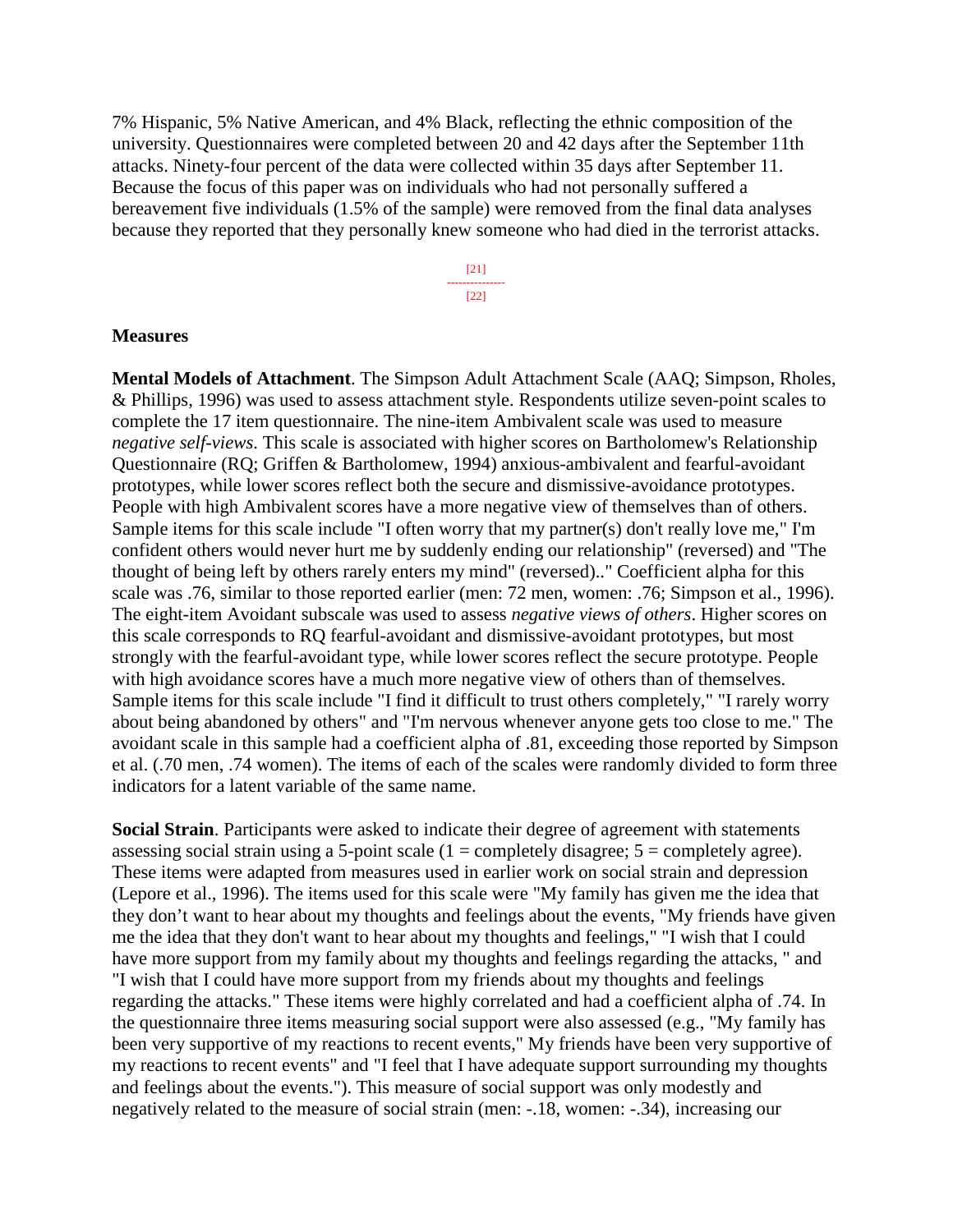confidence that our measure assessed social strain and not merely the absense of social support. Each of the four social strain items were used as indicators to form a latent variable called "social strain."

**General Distress.** Three measures were used to form a latent variable called "general distress." The Symptoms Checklist-90-Revised (SCL-90-R) has been found to be a highly reliable and valid instrument for measuring general negative affective states (Derogatis, Rickels, & Rock, 1976). Respondents were asked to report on a five-point scale  $(1 = not at all to 5 = extremely)$ the magnitude to which they were distressed by symptoms of depression, anxiety, and somatization during the previous two weeks, including the day they completed the questionnaire. Depression was assessed with 13 items (e.g., feeling blue, feeling hopeless about the future, feeling no interest in things), anxiety with 10 items (e.g., nervousness or shakiness inside, feeling tense or keyed up, feelign so restless you couldn't sit still), and somatization with 10 items (e.g., nausea or upset stomach, pains in heart or chest, feeling weak in parts of your body). Coefficient alphas for these scales were good (depression: .86, anxiety: .82, somatization: .82).

> [22] --------------- [23]

#### **RESULTS**

#### **Initial Analyses**

A total of 314 primarily Caucasian college students between the ages of 18-52, participated in the study. Product moments for all of the measured variables measured in this study (e.g., mean, standard deviation, skewness, and kurtosis) are listed in Table 2.

#### **Table 2. Product Moments for all Study Variables (N = 314)**

| <b>Variable</b>            | Mean | SD. | <b>Skewness Kurtosis</b> |        |
|----------------------------|------|-----|--------------------------|--------|
| <b>Negative Self-Views</b> | 3.40 | 1.0 | .23                      | .23    |
| Negative Views of Others   | 3.42 | 1.1 | .21                      | $-.34$ |
| Social Strain              | 1.59 | .73 | 1.3                      | 1.5    |
| Depression                 | 1.82 | .62 | 1.0                      | .89    |
| Anxiety                    | 2.39 | .73 | .28                      | $-.35$ |
| Somatization               | 1.79 | -58 | 1.0                      | 1.1    |

In order to examine if male and female participants differed on the study variables, a one-way (male vs. female) MANOVA was conducted and found to be significant ( $F(6,308) = 5.69$ ,  $p <$ .0001). Univariate tests revealed strong gender differences for depression, anxiety, and somatization but not for attachment style or social strain (see Table 3).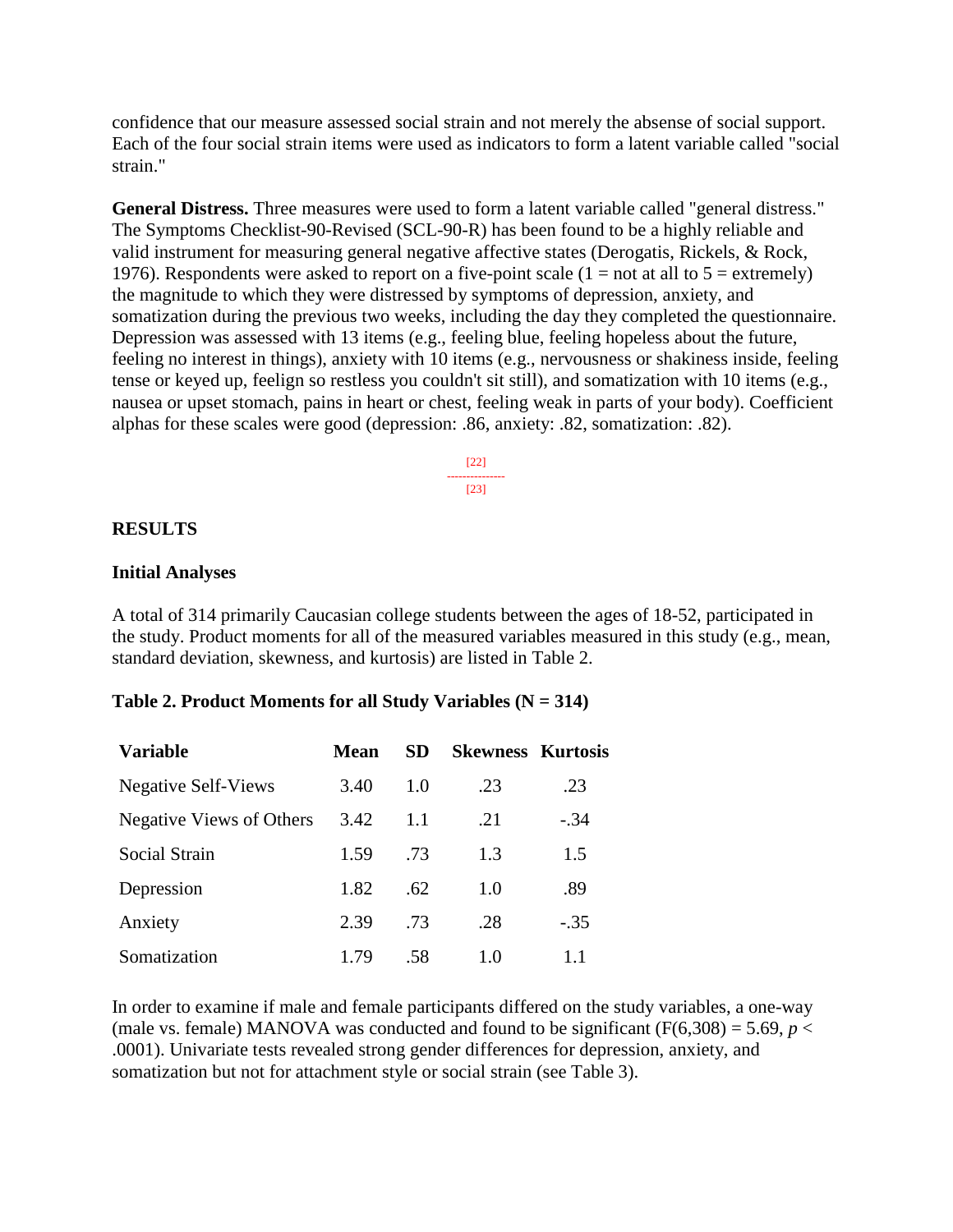#### **Table 3. Gender Differences on Study Variables**

| <b>Variable</b>                    | <b>Males</b><br>$(N = 95)$ | <b>Females</b><br>$(N =$<br>219) | F(1,313)  |
|------------------------------------|----------------------------|----------------------------------|-----------|
| Negative Self-<br><b>Views</b>     | 3.34(.94)                  | 3.43<br>(1.1)                    | .45       |
| <b>Negative Views</b><br>of Others | 3.51(1.0)                  | 3.39<br>(1.1)                    | .72       |
| Social Strain                      | 1.60(.69)                  | 1.59<br>(.75)                    | .01       |
| Depression                         | 1.70(.59)                  | 1.89<br>(.63)                    | 5.98**    |
| Anxiety                            | 2.07(0.71)                 | 2.53<br>(.69)                    | 15.07***  |
| Somatization                       | 1.56(.50)                  | 1.89<br>(.59)                    | 23.30**** |

\*\* *p* < .01, \*\*\* *p* < .001, \*\*\*\* *p* < .0001

[23] ---------------  $[24]$ 

#### **Structural Equation Modeling Analyses**

The goal of structural equation modeling (SEM) is to compare a covariance matrix generated from a particular sample with a covariance matrix generated by a hypothesized model. Kline (1998) discusses the issue of model fit and argues that because indices reflect different aspects of model fit, researchers should report 4 indices of model fit: the Chi-square statistic, degrees of freedom, and significance level; an index that describes the overall proportion of the explained variance (such as the Bentler CFI); an index that adjusts the proportion of the explained variance for model complexity (such as the Bentler-Bonett NNFI), and an index based on the standardized covariance residuals such as the SRMR. Kline (1998) suggests that "favorable" model fit values are as follows: a non significant goodness-of-fit chi-square statistic, a chi-square to degrees of freedom ratio of less than 3; values on the CFI and NNFI greater than .90; and a favorable value of the SRMR of .10 or less. The CFI and NNFI range from 0 to 1; 0 reflects no fit, and 1 indicates a perfect fit.

#### **Measurement Model**

Prior to examing the hypotheses of interest, we conducted separate confirmatory factor analyses (CFAs) for female and male participants. It was hypothesized that items from thirteen manifest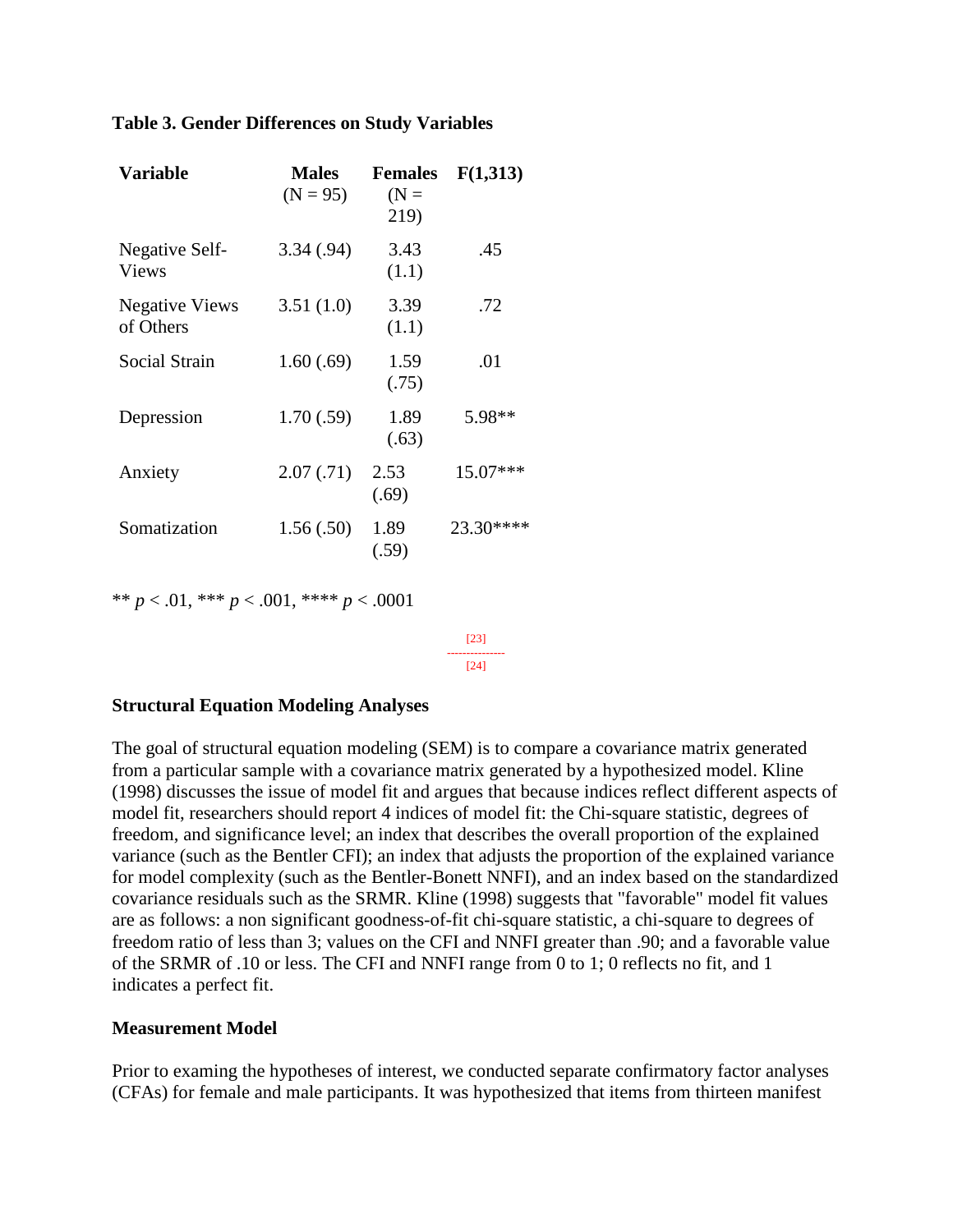variables would reflect four latent constructs: *Ambivalent Attachment* (three 3-item subscales), and Avoidant Attachment (two 3-item subscales and one 2-item subscale), *Social Strain* (four 1 item measures), and *General Distress* (SCL Depression subscale, SCL Anxiety subscale, SCL Somatization subscale). For identification purposes, the variances of the four latent factors were fixed at 1.00 and their respective indicators were allowed to load freely. The four factors were allowed to correlate. Criteria used to assess model fit were based on established standards (Klein, 1998).

The CFA models provided an adequate fit for both samples, but model fit was signficantly improved by adding one pair of correlated error terms (a different pair of terms for each sample). The final fit indices were satisfactory (Females: chi-square with 58 degrees of freedom = 96.69, chi-square to degrees of freedom ratio  $< 2, p < .001$ , CFI = .97, NNFI = .96, SRMR = .08; Males: chi-square with 58 degrees of freedom  $= 89.69$ , chi-square to degrees of freedom ratio  $=$  $<$  2,  $p$   $<$  .004, CFI = .94, NNFI = .92, SRMR = .10). All of the factor loadings were reliable at the  $p < .001$  level.

**Figure 2. Factor Loadings (female sample loadings listed first, followed by loadings for male sample in parentheses)** 



Correlations among the latent variables are presented in Table 4. Both attachment scales were positively and significantly associated with social strain and general distress. Social strain was positively and significantly associated with general distress.

## **Table 4. Correlations Among Latent Variables for Female sample (N = 219; lower left) and Male sample (N = 95; upper right)**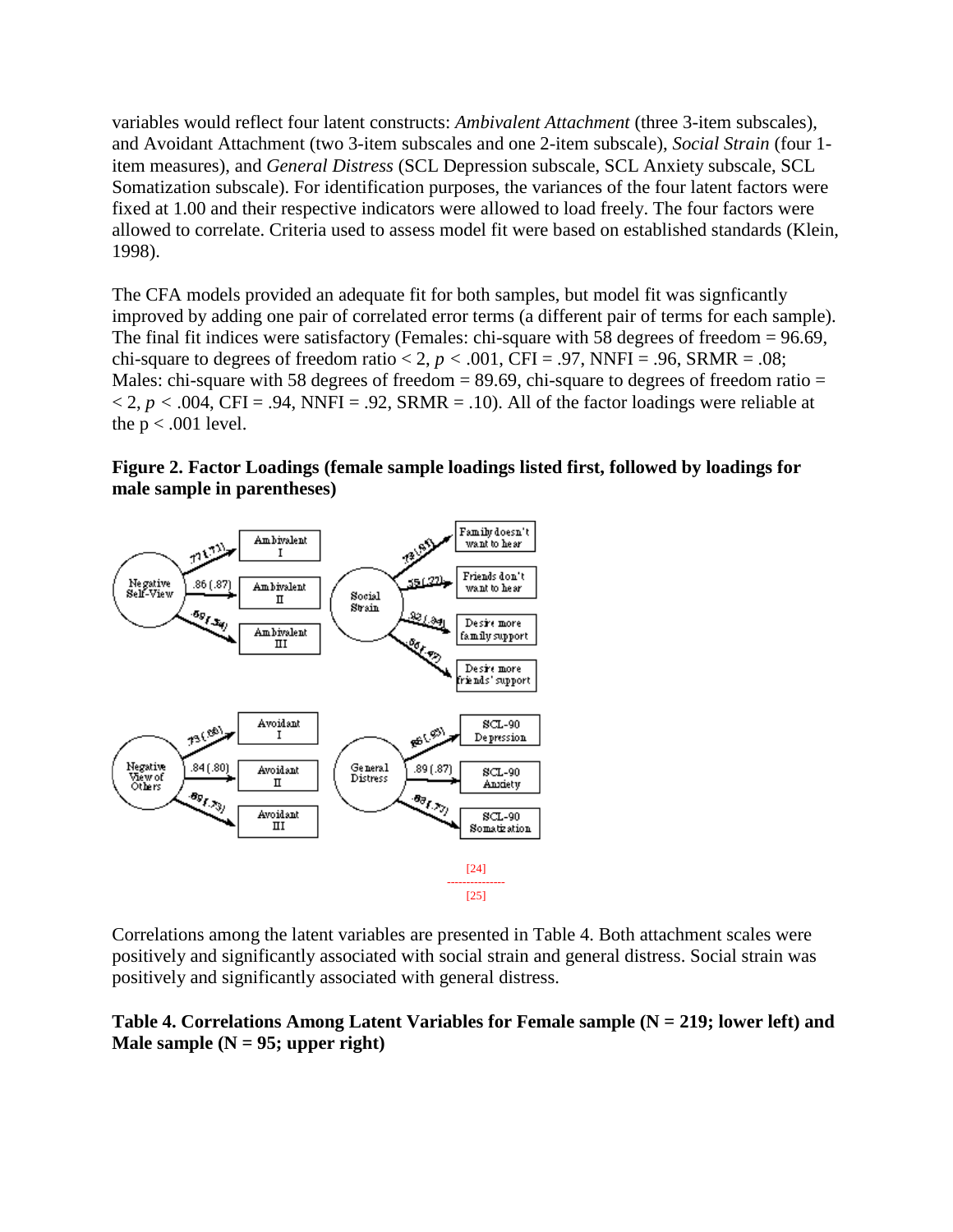|                                   | Self-<br>Views | <b>Negative Negative Social General</b><br><b>Views of Strain Distress</b><br><b>Others</b> |         |         |
|-----------------------------------|----------------|---------------------------------------------------------------------------------------------|---------|---------|
| Negative Self-<br><b>Views</b>    |                | $.34**$                                                                                     | $.27**$ | $.31**$ |
| Negative Views of 44***<br>Others |                |                                                                                             | $29**$  | $37***$ |
| Social Strain                     | $.21***$       | $.18**$                                                                                     |         | $.19*$  |
| <b>General Distress</b>           | $.46***$       | $.36***$                                                                                    | $25***$ |         |

\* *p* < .05, \*\* *p* < .01, \*\*\* *p* < .001

#### **Testing Sample Equivalency**

In order to test whether the covariance structures of the female and male samples were equivalent a statistical comparison of the CFA models were conducted using EQS. Such a comparison tests whether one model can adequately explain the covariance matrices from both samples as well as statistically tests the hypothesized constraints that the correlation coefficients are equivalent for both samples. The model tested constrained all of the factor loadings and correlations to be equal. Results indicated that one model could reasonably account for both sample covariation matrices (chi-square with 135 degrees of freedom  $= 245.37$ , p  $< .001$ , chisquare to degrees of freedom ratio =  $1.8$ , CFI = .94, NNFI = .93). Univariate chi-square tests did reveal three factor loadings that were significantly different. Two of the three loadings were for loadings on the social strain factor (desire to have more support from family;  $21.14$ ,  $p < .0001$ , desire to have more support from friends;  $5.51$ ,  $p < .02$ ). The third difference was for loadings for anxiety on the general distress variable (10.88,  $p < .001$ ). In spite of these gender differences in three of the factor loadings, the analysis revealed that the covariance structures of female and male samples could be explained by one model. Thus, the remaining analyses were conducted by combining the female and male samples [1].

> [25] --------------- [26]

#### **Path Models**

**Direct Effects Model**. The first model posited direct effects between negative self-views and negative views of others to general distress. For identification purposes, the variance of the four latent factors was fixed at 1.00, their respective indicators were allowed to load freely, and the error terms of each latent variable were allowed to correlate. This model had an acceptable fit (chi-square with 24 degrees of freedom  $= 52.83$ ,  $p < .001$ , chi-square to degrees of freedom ratio  $= 2.2$ ; CFI = .98, NNFI = .97, SRMR = .04). Both hypotheses were supported. This model accounted for 22% of the explained variance in general distress. Standardized path coefficients are presented in Figure 3.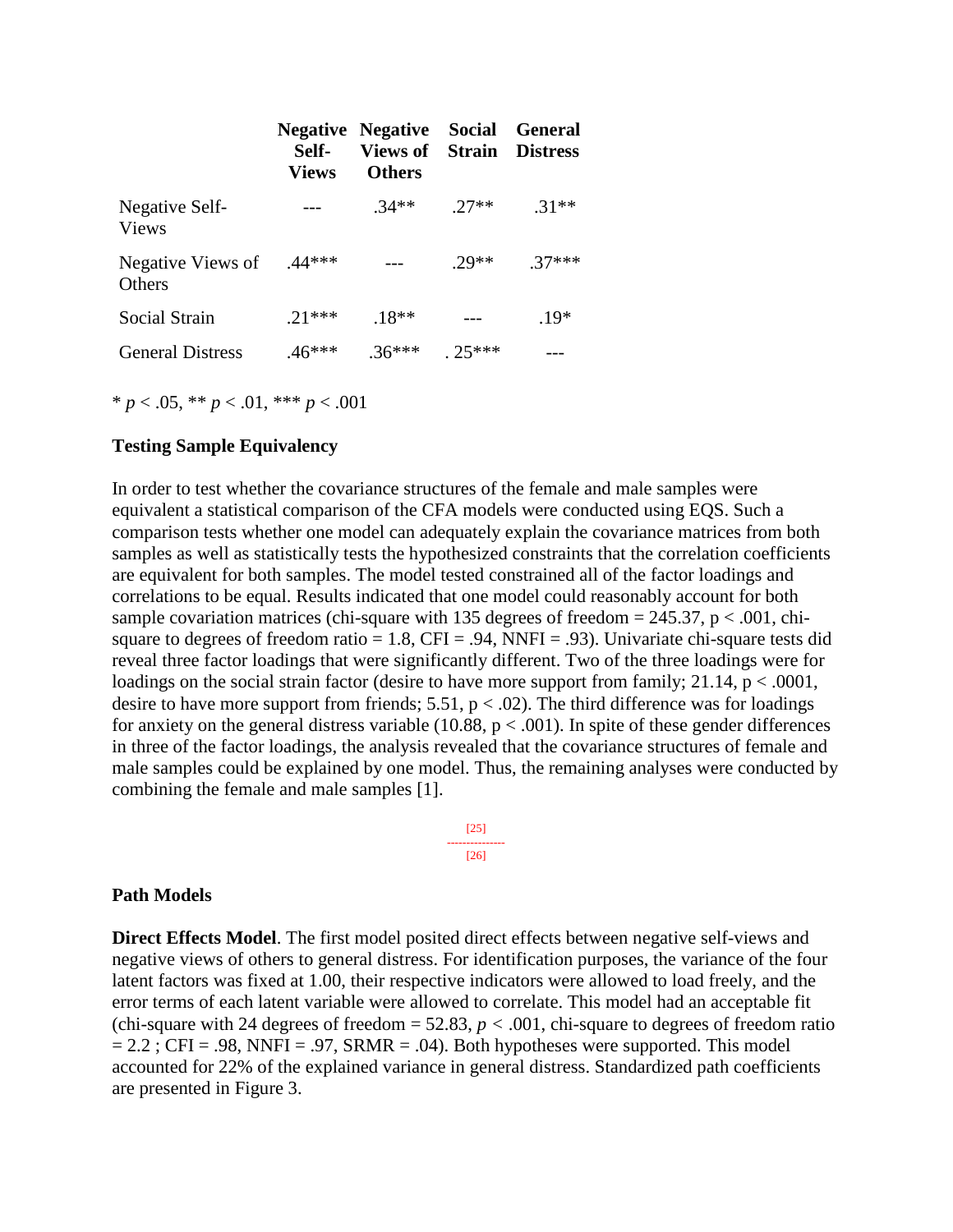



**Social Strain as Mediator Model**. This model hypothesized that both negative self-views and negative views of others would be positively associated with social strain, and social strain would then be positively associated with general distress. All of these hypotheses were supported. The model approached an acceptable fit (chi-square with 61 degrees of freedom  $=$ 250.54,  $p < .001$ , chi-square to degrees of freedom ratio = 4.1; CFI = .90, NNFI = .87, SRMR = .13). LaGrange Multiplier tests suggested that the addition of two pairs of correlated error terms would improve the fit of the model (between item 1 and 3, and between 2 and 4 of the social strain variable). Each error term was added one at a time, each time significantly improving the model fit. The final model fit well (chi-square with 59 degrees of freedom = 141.21, *p <* .001, chi-square to degrees of freedom ratio = 2.4; CFI = .96, NNFI = .94, SRMR = .13). The overall model accounted for only 5% of the explained variance in general distress. However, attachment style was found to have an indirect impact on general distress via the relationships with negative self-views and negative views of others to social strain and the relationship between social strain and general distress (indirect effect of negative self-views on general distress:  $.08$ ,  $p < .001$ ; indirect effect of negative views of others: .06,  $p < .05$ ). In order to find evidence of full mediation it would be necessary for the direct paths between both mental model variables and general distress to be significantly decreased when social strain is modeled as a mediator variable. Thus, we tested a combination model to examine the extent to which social strain acted as a mediator between attachment style and general distress.

**Figure 4. Social Strain as Mediator Model (\*\* p < .01, \*\*\* p < .001)**



**Combination Model**. This model hypothesized that negative self-views and negative views of others would be positively associated with social strain, and social strain would then be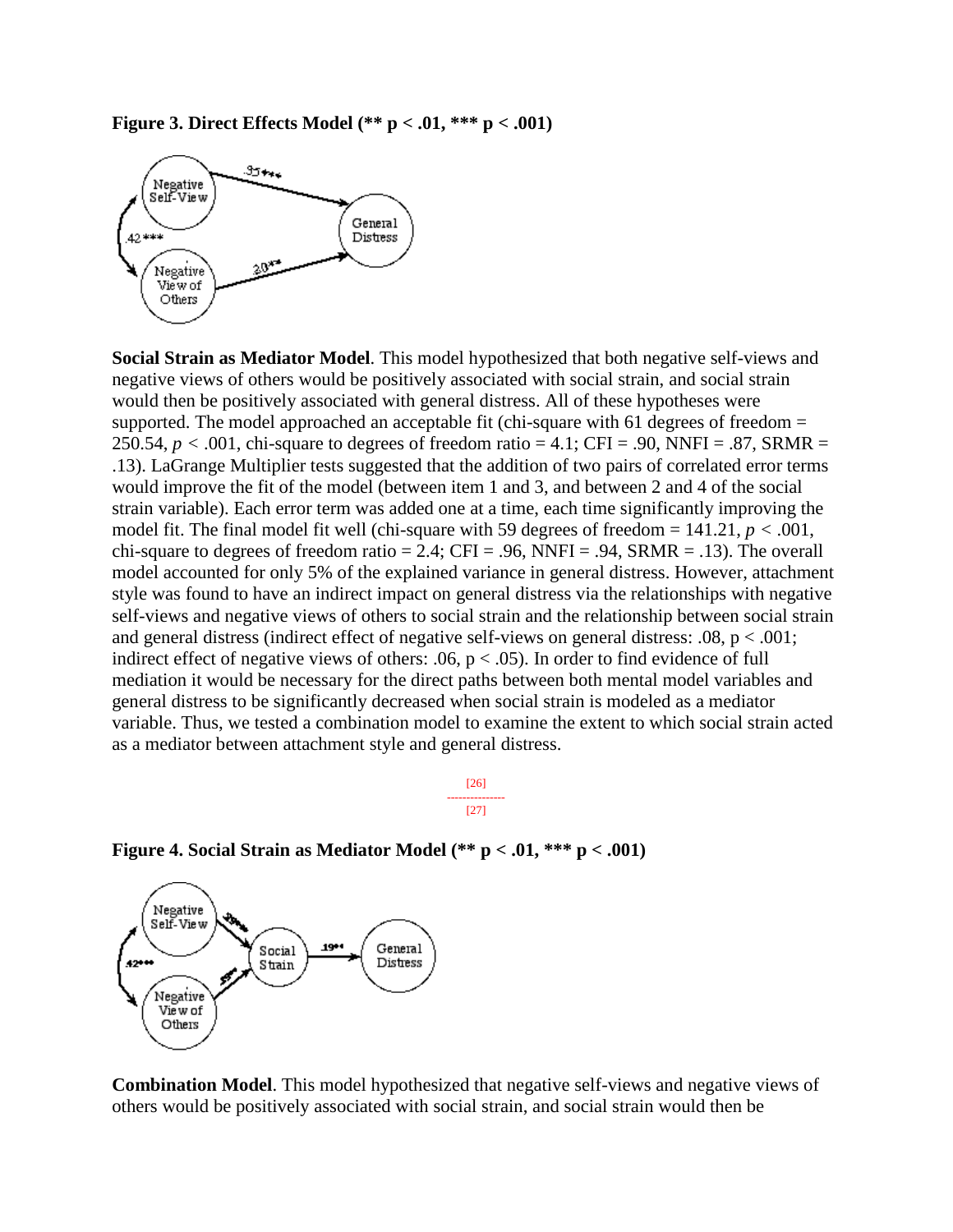positively associated with general distress. In addition, direct paths between both mental models and general distress were also included. We also included the two correlated pairs of residual error terms that were included in model two. The fit of this model was acceptable (chi-square with 57 degrees of freedom = 100.39,  $p < .001$ , chi-square to degrees of freedom ratio = 1.8; CFI  $= .98$ , NNFI = .97, SRMR = .05). A chi-square difference test revealed that model three was a significantly better fitting model than model (chi-square with two degrees of freedom  $= 40.82$ , p < .001), accounting for 24% of the explained variance in general distress. Standardized path coefficients are presented in Figure 5.

Negative an, Self-View 15\* General Social Strain Distress  $\mathbf{r}$ Negative View of Others

**Figure 5. Combination Model (\* p < .05, \*\* p < .01, \*\*\* p < .001)**

All of the models tested are reasonable explanations of the relationships between mental models of attachment and general distress. Taken together, the combination model (model three) provided the best description of the relationships between negative self-views, negative views of others, social strain, and general distress, and a significantly better description than model two (full mediational model). Results from the three models suggests that social strain only partially mediated the relationship between negative views of self and others to general distress in the early weeks after the terrorist attacks. The paths between both mental models and general distress (see Figure 2) were slightly reduced when social strain is added to the model (see Figure 4). Furthermore, when the direct paths between mental models of self and other to general distress are omitted (see Figure 3), there is a small, but significant, indirect relationship between these views and general distress via the relationships with social strain.

[27] --------------- [28]

#### **DISCUSSION**

This study examined the relationship between two two mental models of attachment, negative self-views and negative views of others, to general distress, in the context of what may be one of the most significant examples of collective loss experienced by college students. As expected, respondents with negative self-views reported greater general distress while those with more positive self-views reported lower general distress. Individuals with more positive views of others reported lower general distress. These findings suggest that an individual's mental models about the worthiness of the self and the reliability and trustworthiness of others may also shed light on the kinds of affective reactions experienced following a collective loss. These findings support a growing literature that has shown similar attachment style distress relationships among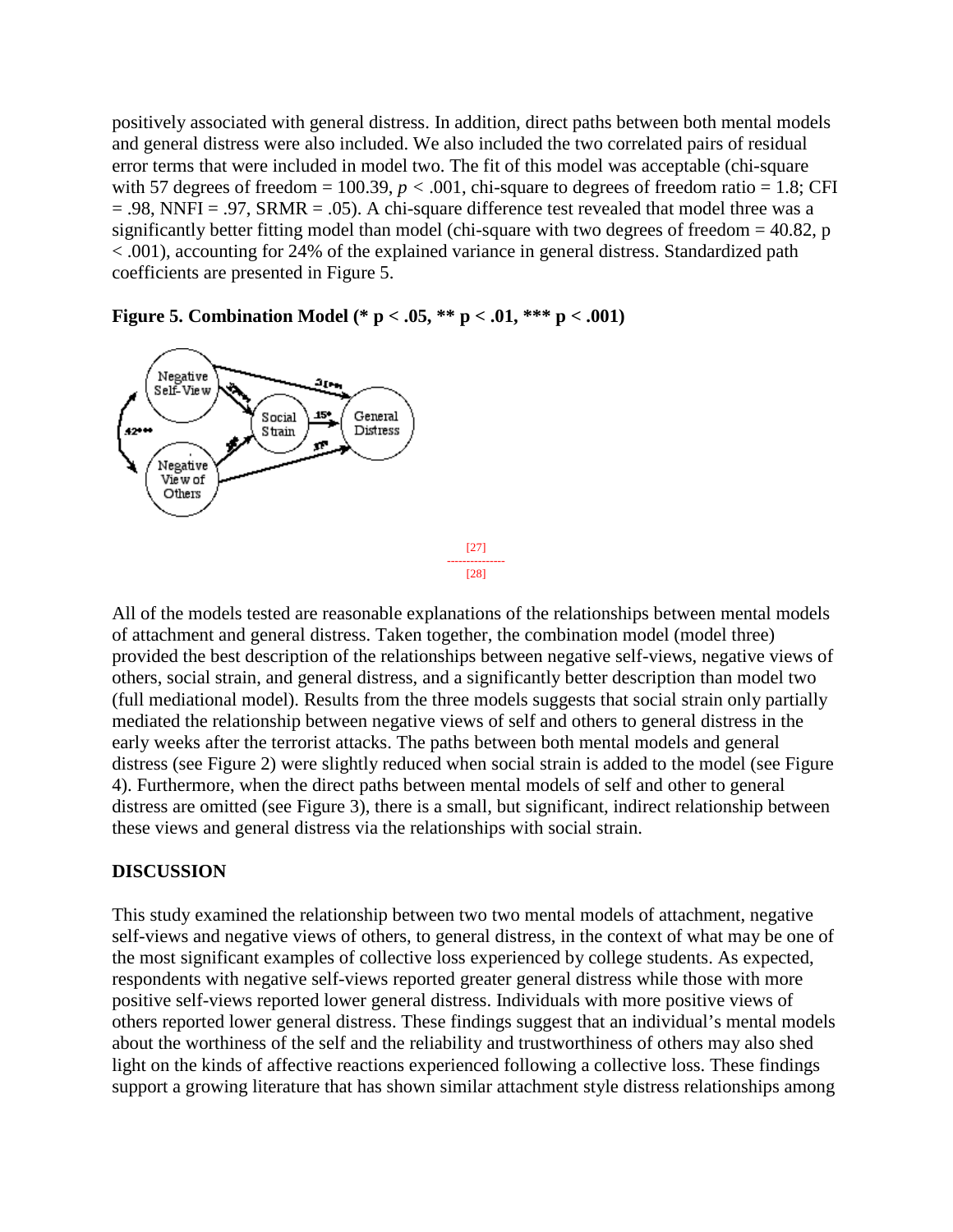those directly affected by loss such as war (Mikulincer et al., 1993), personal bereavement (Wayment & Vierthaler, 2002), and abortion (Cozzarelli et al., 1998).

Our study also suggests that individuals' working models of the worthiness of self and the reliability of others are also related to social strain. As predicted, those with negative self-views and those with negative views of others reported more social strain. Conversely, those with more positive views of the self and of others reported less social strain. This finding is similar to those found by Pennebaker and Harber (1993) suggesting that the need to talk about the event may be especially important following a collective loss, when thwarted or discouraged by one's social network, may lead to exacerbated stress reactions, such as depression, anxiety, and somatization. The findings of our study clearly suggest that while social strain may influence the relationship between mental models of attachment and general distress reactions, social strain did not fully mediate this relationship in the early weeks following the terrorist attacks in a sample of college students far removed from the attacks.

#### **Limitations**

The sample was a sample of convenience and is not representative of all college students or of other adults. Thus, the genreralizability of these findings are limited. Furthermore, participants in the current study may have been biased in a particular way that led them to volunteer for this study in the early weeks after the attacks. Another limitation is that mental models of attachment were assessed after the September 11th attacks. It is assumed that attachment is a relatively stable trait, but respondents' scores could have been influenced by the attacks. Other limitations concern our measurement of social strain. Social strain was assessed 3-5 weeks post the attacks, somewhat earlier than the six-week benchmark proposed by Pennebaker and Harber (1993) as the time when individuals generally are "tired" of hearing people express their distress in a collective loss experience. Given the magnitude of the losses experienced by Americans following the terrorist attacks, it may be that social strain did not greatly influence distress reactions in the early weeks after the attacks. Future research on the impact of social strain on distress reactions in the context of collective loss would benefit from a longitudinal design, with data collected early after the event and again at six to eight weeks following the event (cf. Pennebaker & Harber, 1993).

> [28] --------------- [29]

#### **Conclusion**

Utilizing SEM techniques, we were able to examine the relationships between mental models of attachment, social strain, and general distress following the September 11th terrorist attacks. The advantage of SEM is that we were able to examine our hypotheses while reducing the measurement error inherent in self-report questionnaire data. The collective trauma following the September 11th terrorist attacks is not one that many will forget. In the early weeks after the attacks, individuals reported general distress reactions such as depression, anxiety, and somatic complaints. Individuals with negative self-views reported more general distress and social strain while those with more positive views of others reported less general distress and less social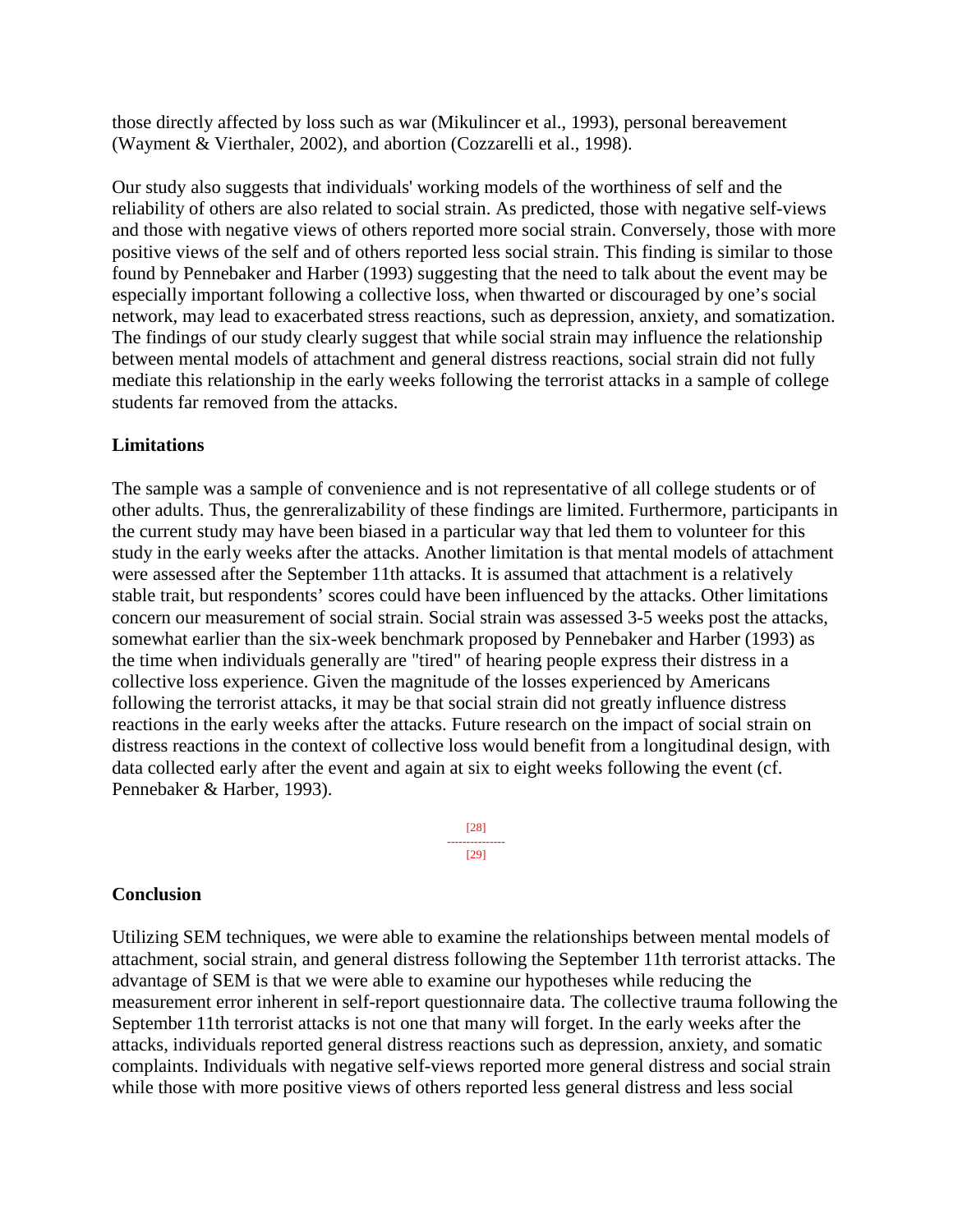strain. However, social strain did not explain the relationship between mental models of attachent and general distress. These findings add further support to the literature suggesting that attachment style may be an especially useful construct to help identify which individuals are likely to experience emotional difficulties in the wake of tragic life events. In the early weeks following the attacks, social strain did not appear to exacerbate these reactions. What is also clear from this study, as well as others (cf., Schuster et al., 2002; Schlenger et al., 2001; Silver et al., 2002) is that general distress reactions can occur even from exposure to media about a tragic event that occurred thousands of miles away.

## **REFERENCES**

Baron, R.M., & Kenney, D.A. (1986). The moderator-mediator variable distinction in social psychological research: Conceptual, strategic, and statistical considerations. *Journal of Personality and Social Psychology, 51*: 1173-1182.

Bentler, P.M. (1995). EQS: *Structural Equations Program Manual*. Los Angeles, CA.: BMDP Statistical Software.

Bollin, R. (1985) Disaster characteristics and psychosocial impacts. In B.J. Sowder (Ed.), *Disasters and mental health: Selected contemporary perspectives* (pp. 3-27). Washington, DC: U.S. Department of Health and Human Services.

Bowlby, J. (1980). Attachment and loss: Vol. 3. Loss: Sadness and depression. New York: Basic Books.

Cozzarelli, C., Sumer, N., & Major, B. (1998). Mental models of attachment and coping with abortion. *Journal of Personality and Social Psychology, 74:*453-467.

Derogatis, L. R., Rickels, K., & Rock, A. F. (1976). The SCL-90 and the MMPI: A step in the validity of a new self-report scale. *British Journal of Psychiatry, 128*:280-289.

Faschingbauer, T. R., Zisook, S., & DeVaul, R. (1987). The Texas revised inventory of grief. In S. Zisook, & D. Spiegel (Eds.), *Biopsychosocial Aspects of Bereavement* (pp. 11-123). Washington, DC: American Psychiatric Press, Inc.

Fraley, R.C. (2002). Attachment stability from infancy to adulthood: Meta-analysis and dynamic modeling of developmental mechanisms. *Personality and Social Psychology Review, 6*: 123-151.

> [29] --------------- [30]

Fraley, R.C., & Shaver, P. (1999). Loss and bereavement: Attachment theory and recent controversies concerning "grief work" and the nature of detachment. In J. Cassidy, J., & P.R., Shaver (Eds.), *Handbook of attachment: Theory, research, and clinical applications* (pp. 735- 759). New York: Guilford.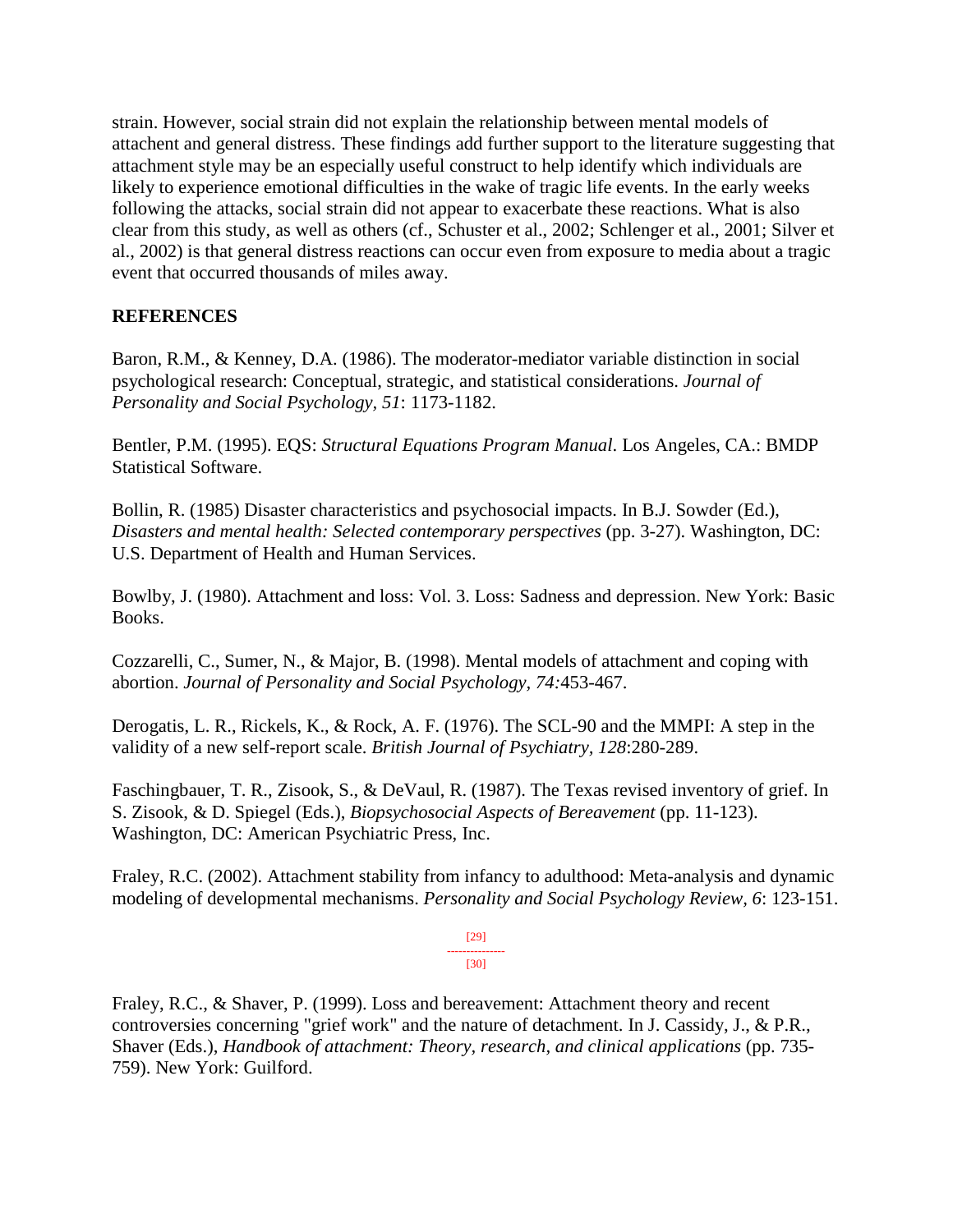Freud, S. (1917). *Mourning and melancholia*. In Collected Papers, Vol. 4, London: Hogarth Press.

Jacobs, G.A., & Kulkarni, N. (1999). Mental health responses to terrorism. *Psychiatric Annals, 29*: 376-380.

Kline, R.B. (1998). Principles and Practice of Structural Equation Modeling. Guilford Press.

Lepore, S. J., Silver, R. C., Wortman, C. B., & Wayment, H. A. (1996). Social constraints, intrusive thoughts, and depressive symptoms among bereaved mothers*. Journal of Personality and Social Psychology, 70*: 271-282.

Mikulincer, M., Florian, V., & Weller, A. (1993). Attachment styles, coping strategies, and posttraumatic psychological distress: The impact of the gulf war in Israel. *Journal of Personality and Social Psychology, 64*: 817-826.

Norris, F. (2001). *50,000 disaster victims speak: An empirical review of the empirical literature, 1981-2001*. The National Center for PTSD and The Center for Mental Health Services (SAMHSA).

Ofman, P.S., Mastria, M.A., & Steinberg, J. (1995). Mental health response to terrorism: The World Trade Center bombing. *Journal of Mental Health Counseling. Special Issue: Disasters and Crises: A Mental Health Counseling Perspective, 17*: 312-320.

Pennebaker, J.W. & Harber, K.D. (1993). A social stage model of collective coping: The Persian Gulf War and other natural disasters. *Journal of Social Issues, 49*: 125-145.

Rubonis, A.V. & Bickman, L. (1991). Psychological impairment in the wake of disaster: The disaster-psychopathology relationship. *Psychological Bulletin, 108*: 384-399.

Schuster, M.A., Stein, B.D., Jaycox, L.H., Collins, R.L., Marshall, G.N., Elliott, M.N., Zhou, A.J., Kanouse, D.E., Morrison, J.L., & Berry, S.H. (2001). A national survey of stress reactions after the September 11, 2001, terrorist attacks. *New England Journal of Medicine, 345*:1507- 1512.

Schlenger, W.E., Caddell, J.M., Ebert, L., Jordan, B.K., Rourke, K.M. Wilson, D., Thalji, L., Dennis, J.M., Fairbank, J.A., & Kulka, R.A. (2002). Psychological reactions to terrorist attacks. *Journal of the American Medical Association*, *288*: 581-588.

Shaver, P.R., & Tancredy, C.M. (2001). Edmotion, attachment, and bereavement: A conceptual commentary. In M. Stroebe, R.O., Hansson, W., stroebe, & H.A.W. Schut (Eds.), *Handbook of bereavement research: Consequences, coping and care* (pp. 63-88). Washington DC: American Psychological Association Press.